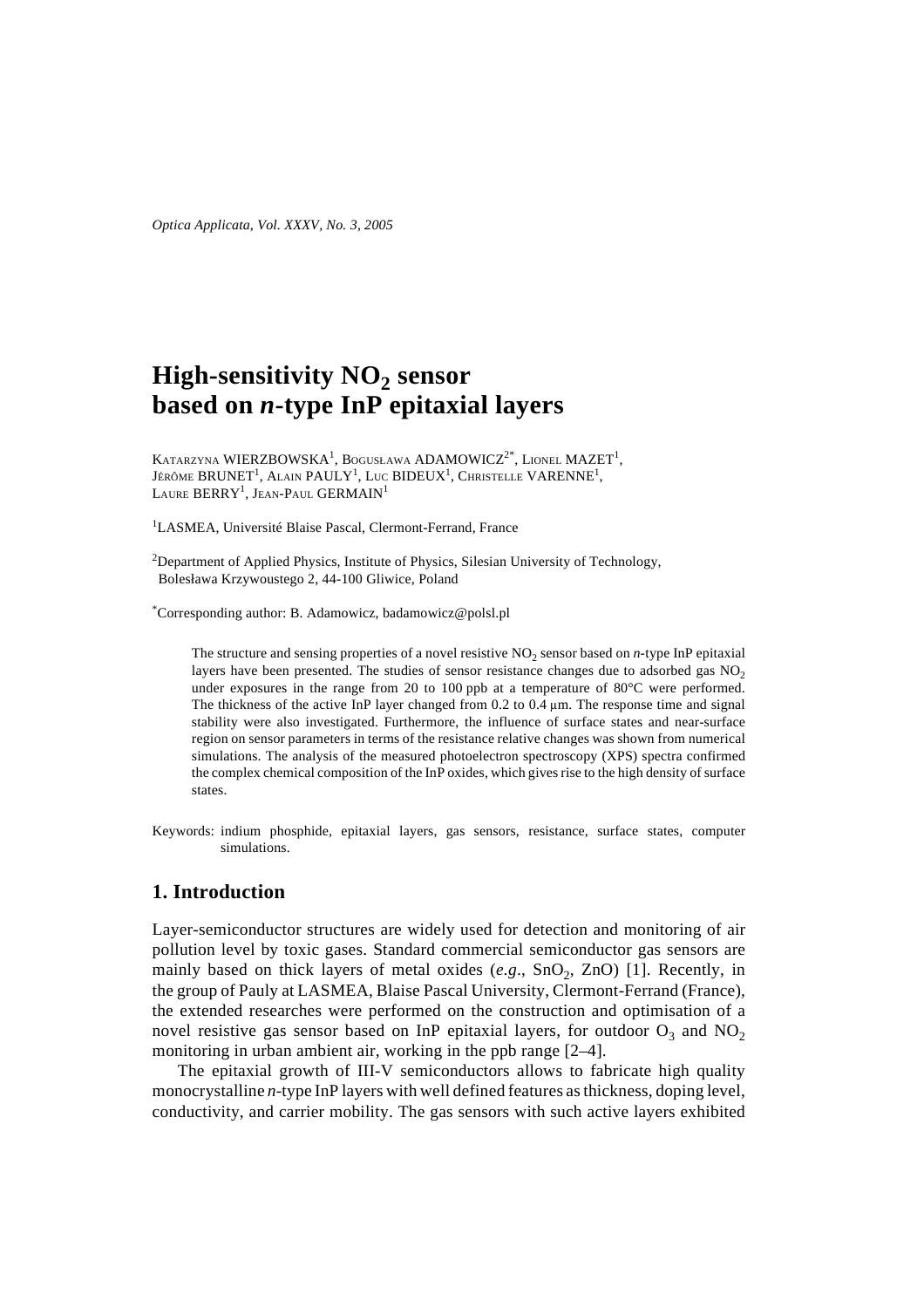the low threshold – under 50 ppb – and short response time under  $NO_2$  and  $O_2$  exposure. Moreover, the InP layer initial resistance in pure air stayed very stable in time [2–4]. Despite these advantages, further optimisation and control of sensor parameters are needed. Thus, the systematic studies on electronic and chemical properties of thin epitaxial InP layers are necessary, in particular focused on a surface and near-surface region.

In this paper, the structure and sensing properties of a toxic gas sensor based on *n*-type InP epitaxial layer as well as the fabrication process of ohmic contacts have been presented. The fabricated sensors were submitted to the cycle of  $NO<sub>2</sub>$  exposures in the range from 20 to 100 ppb at a temperature of 80°C. The studies of sensor resistance changes due to adsorbed gas for devices with different thickness of the active InP layer (in the range from  $0.2$  to  $0.4 \mu m$ ) were performed. The response time and signal stability were also investigated. Furthermore, the influence of surface states and near-surface region on sensor parameters in terms of the resistance changes upon ion adsorption was shown from numerical simulations. In the calculations, the continuum of the U-shaped surface states in the energy gap at the free InP surface was assumed. It should be noted that the simplified standard models of semiconductor gas sensors usually neglect the role of initial surface band bending due to surface states [4]. Whereas, as it results from [5] and our previous reports [6–8], the surface states at InP surfaces can dramatically modify the electronic properties of near-surface region.

The analysis of the measured photoelectron spectroscopy (XPS) spectra confirmed the development of a complex InP related oxide layer at the surface, which gives rise to the high density of surface states.

### **2. Experimental**

The structure of a resistive gas sensor based on epitaxial InP layers is shown in Fig. 1. On semi-insulating iron compensated (100) InP substrates, epitaxial layers with *n*-type doping ( $N_d = 2 \times 10^{16}$  cm<sup>-3</sup>) were grown by molecular beam epitaxy (MBE). The thickness of the epitaxial layers was between 0.2 and 0.4 µm. The samples were rectangular with the surface area of 3.5×4.0 mm.

The ohmic contacts were made by thermal evaporation of Au(100 Å)/Ge(350 Å)/ Au(1500 Å) and under reducing atmosphere thermal annealing sequences  $200^{\circ}$ C (for 3 minutes), 250°C (for 1 minute) and 300°C (for 10 seconds). On the structure Au/Ge/Au the wire screened by Sn and tin ball were stuck, using silver paste. Each sensor was stuck onto an alumina heating substrate fitted with a screen-printed Pt resistor on its back side, allowing heating and temperature control. The operating temperature was 80°C as a result of compromise between response time of the device and induction of irreversible resistance drift of the sensor [4].

For gas tests, the sensor devices were inserted in a measuring cell and submitted to the cycles of oxidizing gas  $(NO<sub>2</sub>)$  diluted in dry pure air exchanged with dry pure air. Gaseous flow through the measuring cell was kept constant at 50 l/h and monitored by a mass flow controller. The resistance variations were recorded with a Keithley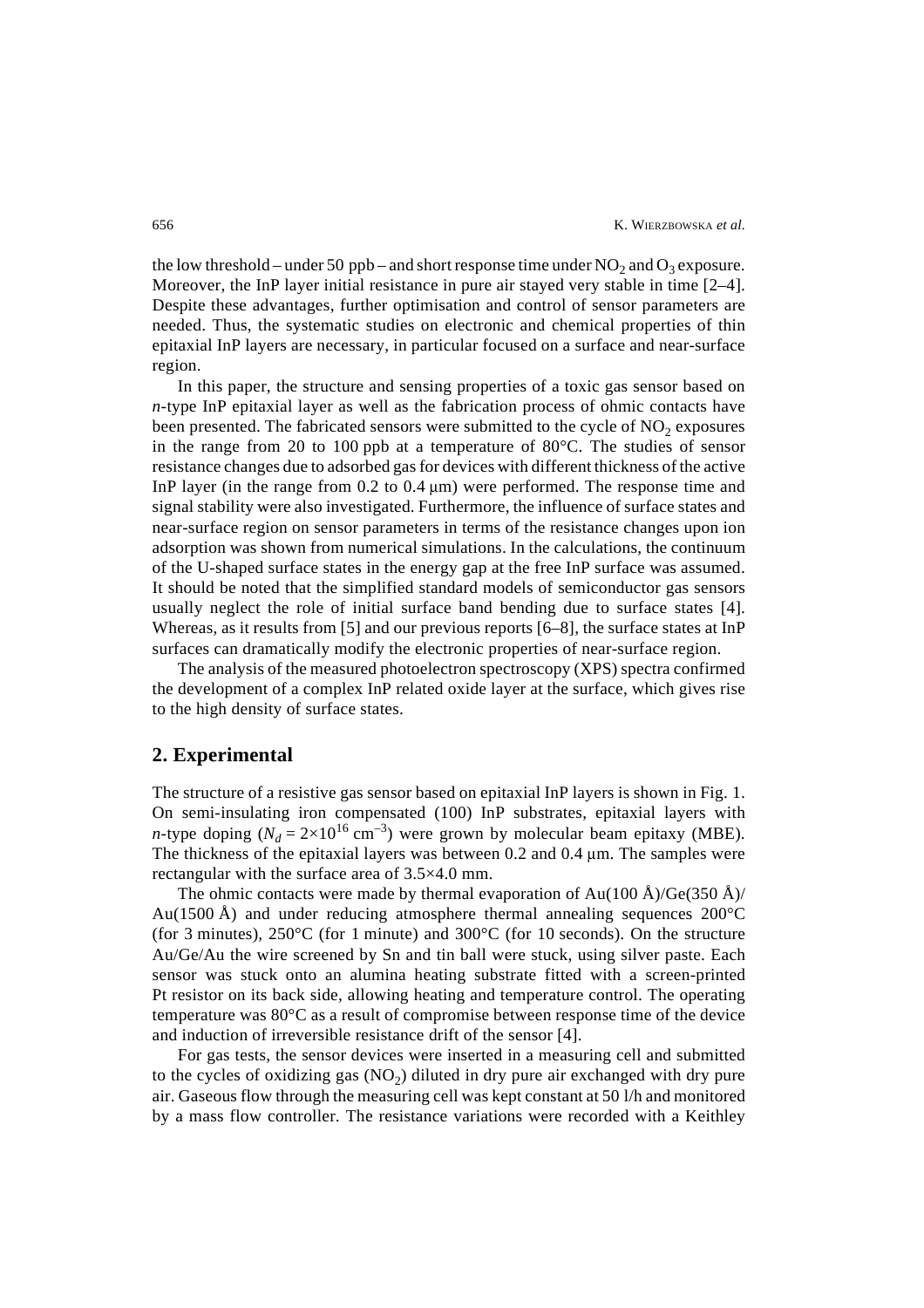

Fig. 1. Scheme of the InP epitaxial layer gas sensor device.

digital multimeter. The sensor resistance measurements were performed in darkness to avoid photoconductivity effect.

The XPS measurements of the chemical properties of sensing InP surfaces were carried out using a spectrometer equipped with a Mg  $K_{\alpha}X$ -ray source (1253.6 eV) and a hemispherical analyser at a constant pass energy (20 eV for high-resolution narrow scans and 50 eV for low-resolution wide scans).

## **3. Results and discussion**

The sensor response towards oxidising gas  $(NO<sub>2</sub>)$  at  $80^{\circ}C$ , in terms of the relative changes of *n*-InP epitaxial layer resistance  $\Delta R/R_0$  (layer thickness of 0.3 µm), is shown in Fig. 2. The large increase in the sensor resistance upon very low  $NO<sub>2</sub>$ concentrations in the range from 20 to 100 ppb is evident. It results from the development of a depletion layer near the InP surface due to capturing electrons from the semiconductor bulk by adsorbed gas molecules. Moreover, the studied sensors exhibited the short response time (about 15 minutes), and good stability of their initial resistance  $R_0$ . From our experiments we found that the initial action of  $NO_2$  molecule at the InP surface is irreversible and can be explained in terms of surface decomposition of InP-related oxides. After many gas exposures, the action of  $NO<sub>2</sub>$  becomes evidently reversible (Fig. 2). However, additional extended studies of the chemistry and dynamics of  $NO<sub>2</sub>$  interaction with InP substrate is needed for better understanding and control of the sensing process.

From Figure 3 it is clear that the sensor relative sensitivity  $\Delta R/R_0$  to NO<sub>2</sub> was strongly determined by the thickness of the active InP epitaxial layer, in the range from 0.2 to 0.4  $\mu$ m, where the role of depletion region in conductivity is marked.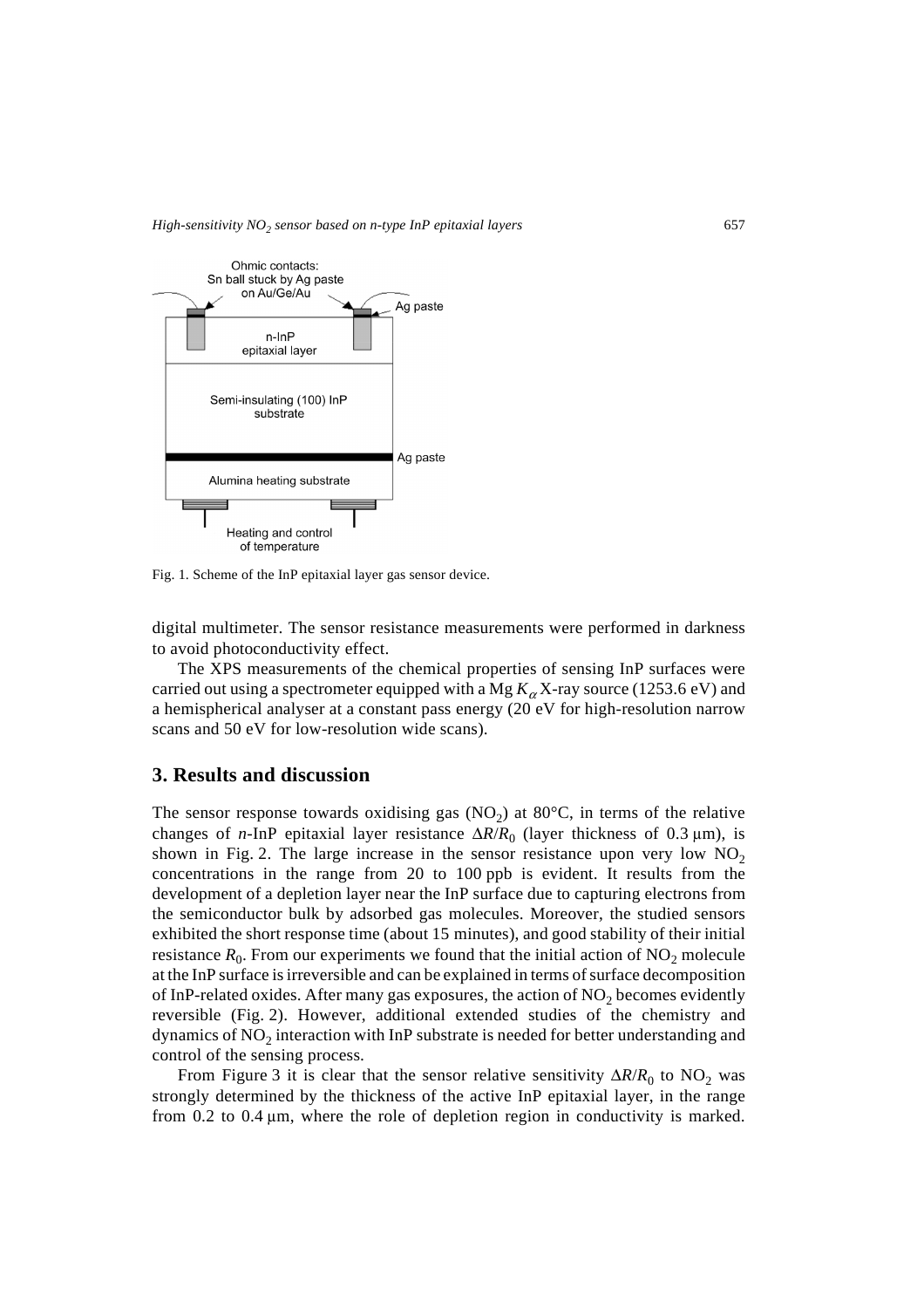658 K. WIERZBOWSKA *et al.*



Fig. 2. Changes in sensor resistance *vs*. time, submitted to different concentration of NO<sub>2</sub> at 80°C; InP epitaxial layer thickness  $d = 0.3 \text{ }\mu\text{m}$ .



Fig. 3. Relative changes in sensor resistance ∆*R*/*R*<sup>0</sup> *vs*. time, for different thickness of *n*-InP epitaxial layer, exposed to 100 ppb of  $NO<sub>2</sub>$  at 80°C.

The layer 0.2 µm thick exhibited the largest sensitivity, however this device was also most unstable due to a strong influence of the surface on charge transport. The thickness of the layer in this case is comparable with the depletion region width.

In order to clarify the role of the surface region in sensing mechanism, the additional studies of the chemical and electronic properties of *n*-InP surfaces were performed as follows: i) measurements of the XPS spectra taken before and after  $NO<sub>2</sub>$ submission, and ii) theoretical calculations of the changes in relative resistance of the epitaxial InP layers before and after negative ion adsorption at room temperature.

The XPS measurements proved the presence of oxygen and carbon contaminations at the studied InP surfaces. The chosen parts of XPS spectra are summarized in Fig. 4. The analysis of P2p peak reveals the growth of InP-related oxides at the sensor surface after a several-hour cycle of oxidising gas action. It is a well known fact that the native oxides at InP surfaces are extremely complex and contain simple oxides  $In_2O_3$ ,  $P_2O_5$ ,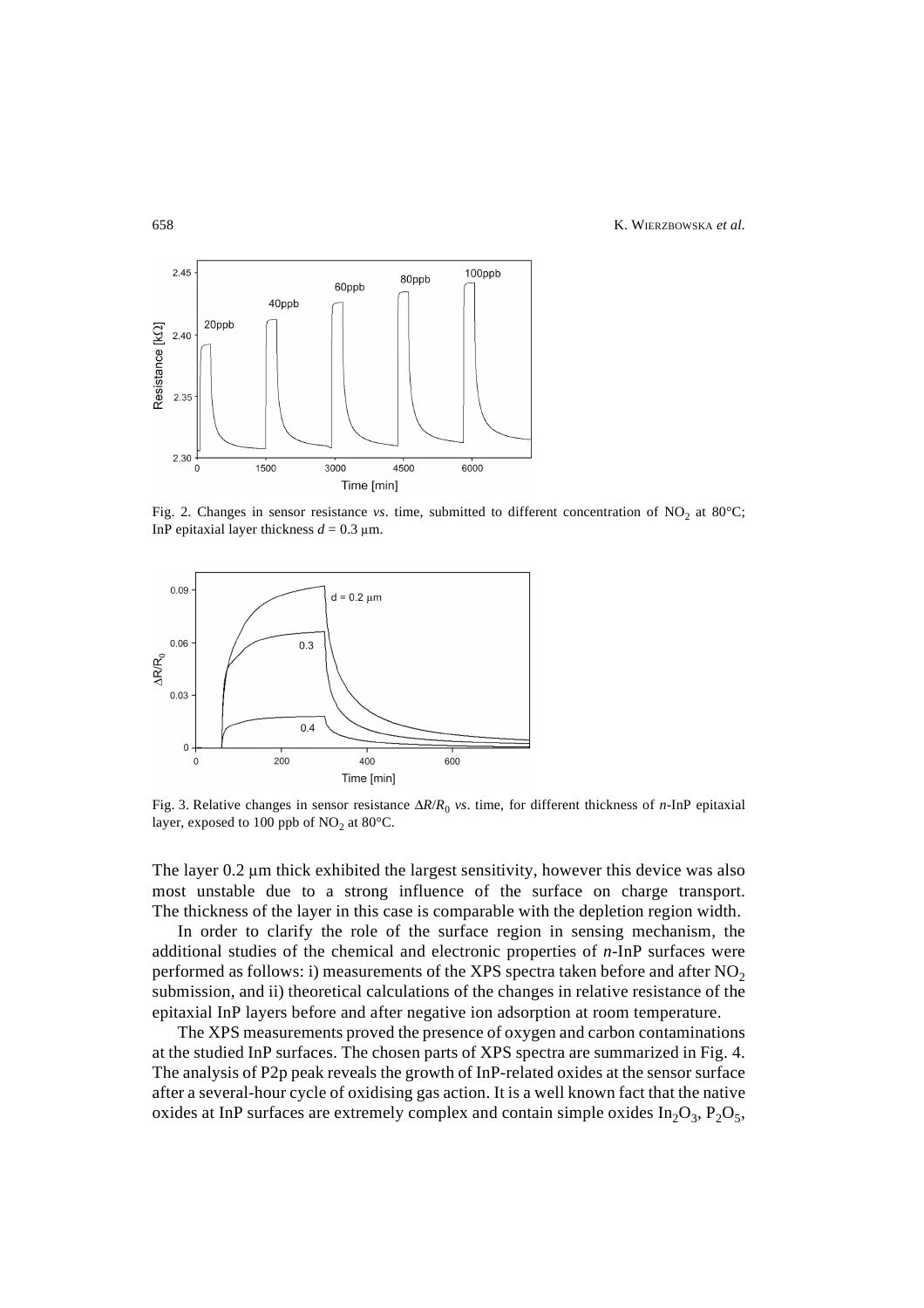

Fig. 4. XPS spectra from  $n$ -InP surface:  $\mathbf{a}$  – before gas exposition,  $\mathbf{b}$  – after cycle of NO<sub>2</sub> in pure air exposition.

hydroxide In(OH)<sub>3</sub>, phosphates InPO<sub>4</sub>, phosphides In(PO<sub>3</sub>)<sub>3</sub> and acid H<sub>3</sub>PO<sub>4</sub> [9, 10]. On the other hand, from the critical review by HOLLINGER *et al.* [10] it follows that the InP native oxide is not a mixture of stochiometric chemical compounds but rather amorphous, glass-like phase. Thus the technological control of such surfaces is difficult and further systematic studies of chemistry of InP sensor surfaces after various gas action conditions are necessary.

From these considerations it is obvious that such a free InP surface under air atmosphere conditions is a strongly disordered system. Thus, for theoretical analysis of its electronic properties we have chosen the disorder induced gap state (DIGS) model of surface states by HASEGAWA and OHNO [11]. These states trap the majority carriers from the semiconductor bulk, induce the depletion layer near the surface and cause the undesired pinning of the Fermi level at the surface. The U-shaped DIGS spectrum in the energy gap  $N_{SS}(E)$  consists of bonding donor-like states distributed below the so-called charge neutrality level  $E_{HO}$  and anti-bonding acceptor-like ones distributed above  $E_{HO}$ . An acceptor-like state is neutral if it is empty, and negatively charged by electrons taken from the conduction band, if occupied (below the Fermi level). A donor-like state is positively charged if empty, and neutral if occupied. The  $E_{HO}$ energy is a characteristic value for a given semiconductor because this quantity corresponds to the average hybrid orbital energy for *sp*<sup>3</sup> hybrid bonding. Therefore, the position of the  $E_{HO}$  level in the energy band gap does not depend on surface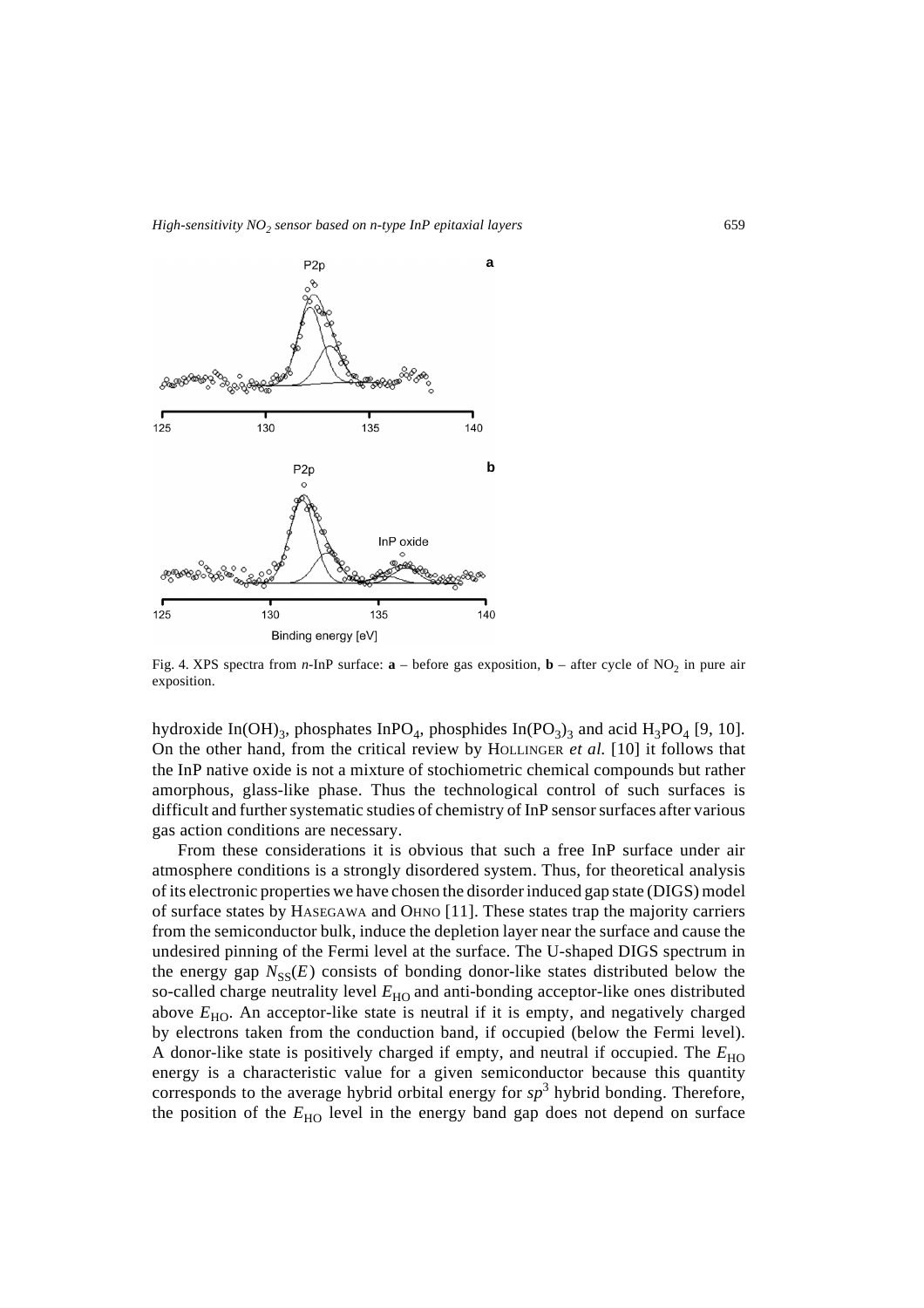

Fig. 5. Calculated dependences of the relative changes in InP layer resistance ∆*R*/*R*0 as a function of layer thickness *d* upon negative ion adsorption, in terms of the surface fixed charge density  $Q_{\text{FC}}/q$ , at room temperature. The solid line corresponds to the minimum density of surface states  $N_{SS0} = 10^{12} \text{ eV}^{-1} \text{m}^{-2}$ , the dashed line represents flat band initial conditions.

treatments and type of adsorbed molecules. For InP, the  $E_{HO}$  level lies 0.37 eV below the bottom of the conduction band  $E_C$  [11]. The corresponding  $N_{SS}(E)$  function assumed in our analysis is shown in the inset in Fig. 5. The calculations of the resistance of *n*-InP layers were done using a computer simulator for rigorous modelling of equilibrium and non-equilibrium phenomena at semiconductor surfaces and interfaces. This program solves self-consistently the Poisson and transport equations and gives the potential  $V(x)$  and carrier concentration  $n(x)$  and  $p(x)$  dependences versus the distance from the surface. Then, using the charge concentration profiles, the total resistance of the InP layers was calculated.

The results of calculations of the *n*-InP relative resistance ∆*R*/*R*0 changes upon adsorption of negative ions represented by the surface fixed charge  $Q_{FC}$ , at room temperature, are summarised in Fig. 5. It is clear that the existence of surface states with a typical minimum density of  $10^{12}$  eV<sup>-1</sup>m<sup>-2</sup> reduces strongly the layer sensitivity to ion adsorption. Furthermore, the decrease of Δ*R*/*R*<sub>0</sub> versus layer thickness increase is consistent with the experimental findings.

From the presented discussion it follows that the InP epitaxial layer based structures are very promissing for  $NO<sub>2</sub>$  detection in ultra-low gas concetration range. However, their practical outdoor use in urban atmosphere requires solving further important problems, including: i) selectivity towards  $NO<sub>2</sub>$  in multi-gas environment, and ii) interference of water vapour, hydrocarbons and other air components on the sensor response. Our previous laboratory examinations of the action of various gases  $(NO<sub>2</sub>, O<sub>3</sub>, CO)$  on *n*-type InP-based resistive sensors, carried out in the ppm range [2],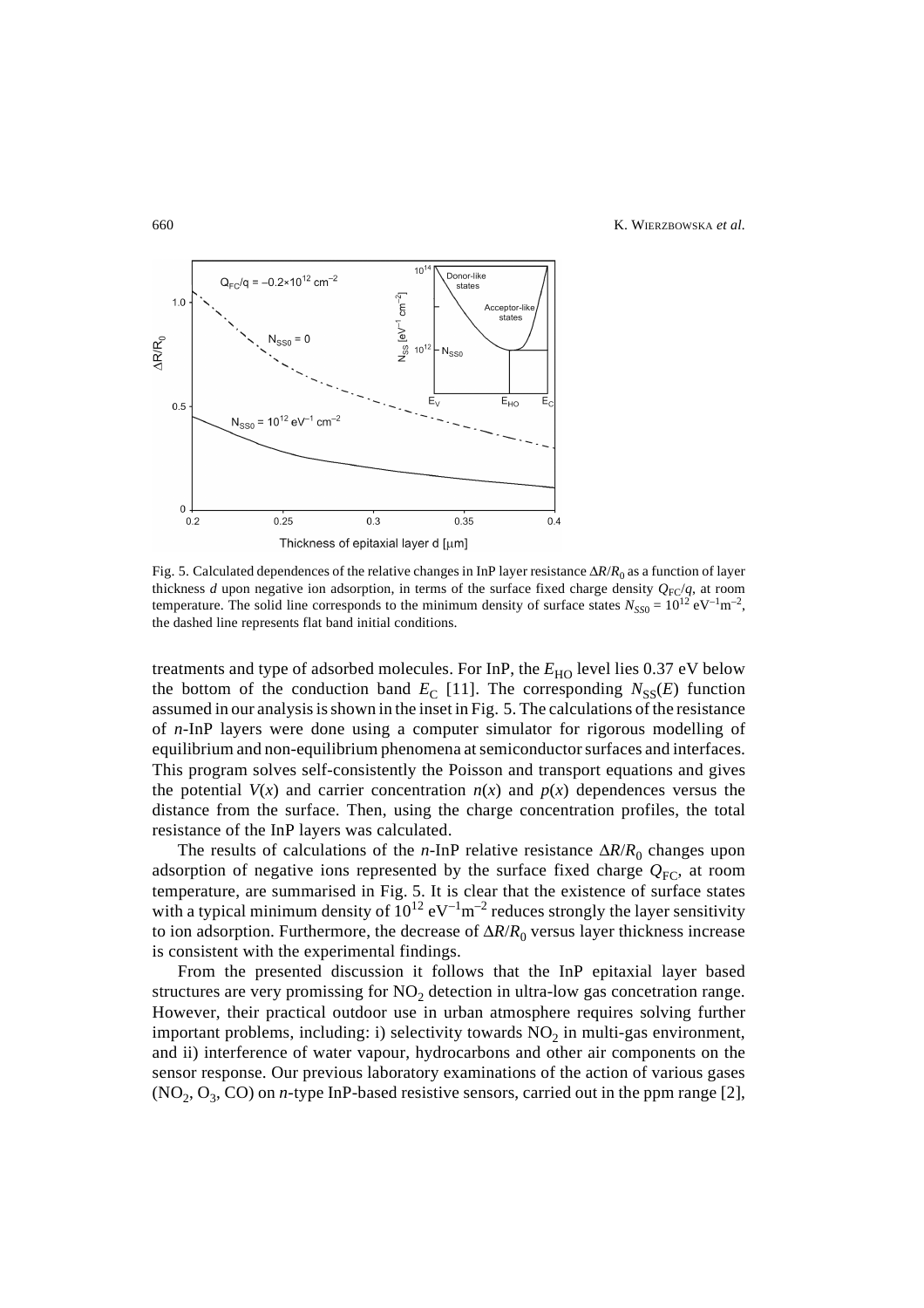proved that the first two oxidising species had strongest influence on the sensor output resistance. However, additional systematic studies in the ppb range are necessary to clarify the problem of sensor selectivity.

The advantages of fabricated InP-based resistive sensors, such as good response times, good reproducibility of the results as well as long lifetimes, were already confirmed in the outdoor experiments performed in the air monitoring station located in the city centre of Clermont-Ferrand (France), which is a property of AtMO AUVERGNE, the local air quality evaluation network [2, 3].

#### **4. Conclusions**

The experimental studies showed high sensitivity of the low doped *n*-InP epitaxial layer based gas sensor to  $NO<sub>2</sub>$  with extremely low concentration down to 20 ppb. The obtained response time, less than 15 minutes at  $80^{\circ}$ C, makes these sensors promising for outdoor applications.

The strong dependence of the active layer thickness was found from both experimental studies and theoretical analysis. The role of surface states and depletion layer in conduction and sensing mechanism was confirmed from computer analysis.

The creation of oxide layers upon several hours of gas submission was shown from the XPS experiment. Further systematic studies of the InP surface electronic status and its chemistry are necessary for better understanding of the sensing behaviour of InP-based sensor devices.

*Acknowledgements* – One of the authors (K. Wierzbowska) would like to thank LASMEA, Blaise Pascal University, Clermont-Ferrand, France for a Ph.D. scholarship. The authors thank the Research Center for Integrated Quantum Electronics, Hokkaido University, Sapporo for providing the computer simulator for surface analysis and dr. M. Miczek for his help in numerical calculations.

#### **References**

- [1] BARSAN N., WEIMAR U., *Conduction model of metal oxide gas sensors*, Journal of Electroceramics **7**(3), 2001, pp. 143–67.
- [2] TALAZAC L., BRUNET J., BATTUT V., BLANC J.P., PAULY A., GERMAIN J.P., PELLIER S., SOULIER C., *Air quality evaluation by monolithic InP-based resistive sensors*, Sensors and Actuators B: Chemical Sensors **76**(1-3), 2001, pp. 258–64.
- [3] BRUNET J., TALAZAC L., BATTUT V., PAULY A., BLANC J.P., GERMAIN J.P., PELLIER S., SOULIER C., *Evaluation of atmospheric pollution by two semiconductor gas sensors*, Thin Solid Films **391**(2), 2001, pp. 308–13.
- [4] TALAZAC L., BLANC J.P., GERMAIN J.P., PAULY A., *NO2 detection by a resistive device based on n-InP epitaxial layers*, Sensors and Actuators B: Chemical Sensors **59**(2-3), 1999, pp. 89–93.
- [5] HASEGAWA H., SAWADA T., *On the electrical properties of compound semiconductor interfaces in metal/insulator/semiconductor structures and the possible origin of interface states*, Thin Solid Films **103**, 1983, pp. 119–140.
- [6] ADAMOWICZ B., MICZEK M., WIERZBOWSKA K.B., HASEGAWA H., *Rigorous analysis of the contribution of surface states to the conductivity of semiconductor thin layers*, [In] *Communication at Fall Meeting of the European Materials Research Society*, Warszawa, Poland 2004.